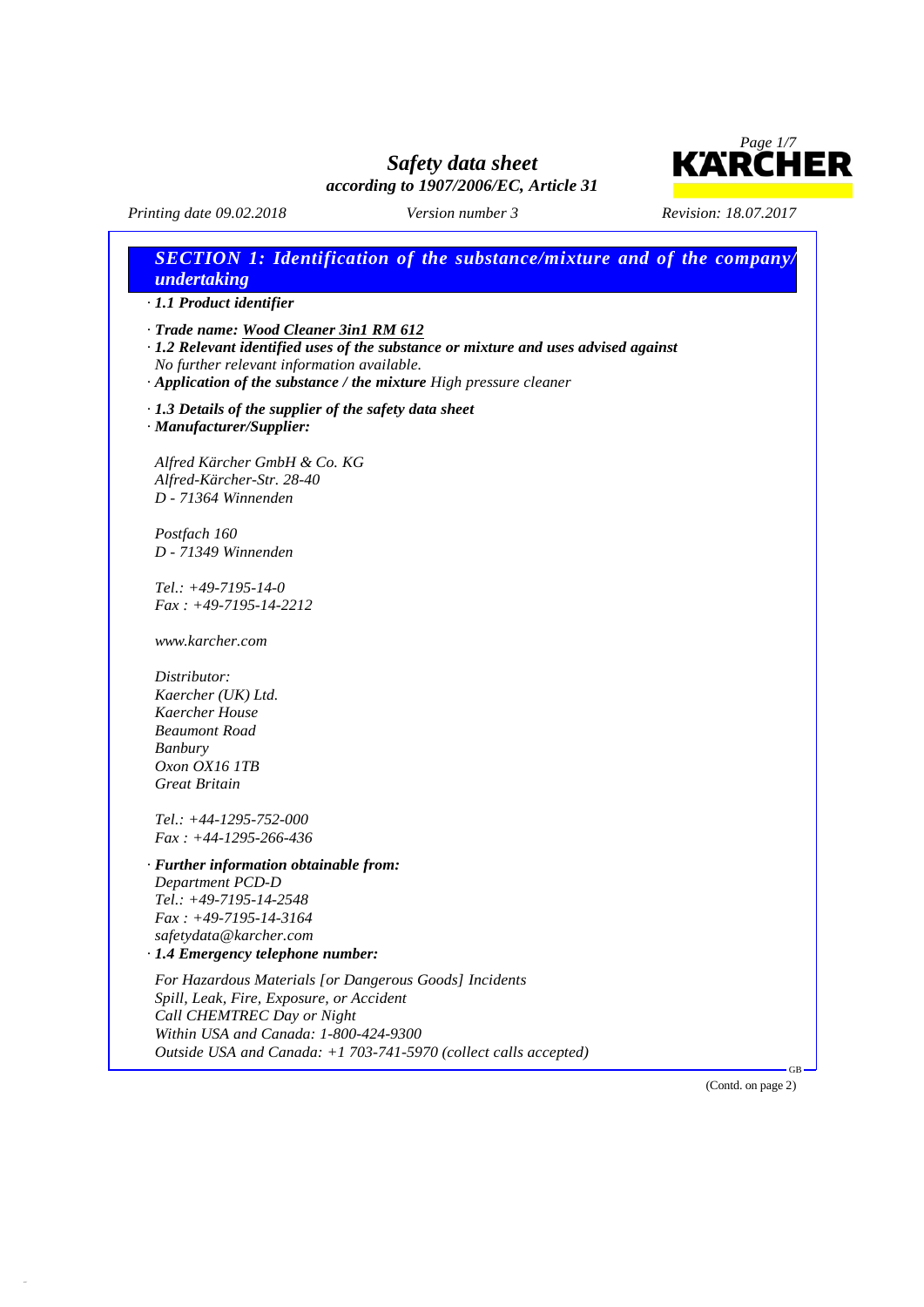

*Printing date 09.02.2018 Version number 3 Revision: 18.07.2017*

*Trade name: Wood Cleaner 3in1 RM 612*

(Contd. of page 1)

# *SECTION 2: Hazards identification*

*· 2.1 Classification of the substance or mixture*

- *· Classification according to Regulation (EC) No 1272/2008*
- *The product is not classified according to the CLP regulation.*
- *· 2.2 Label elements*
- *· Labelling according to Regulation (EC) No 1272/2008 Void*
- *· Hazard pictograms Void*
- *· Signal word Void*
- *· Hazard statements Void*
- *· 2.3 Other hazards*

*The product does not contain any organic halogen compounds (AOX), nitrates, heavy metal compounds.*

- *· Results of PBT and vPvB assessment*
- *· PBT: Not applicable.*
- *· vPvB: Not applicable.*

*SECTION 3: Composition/information on ingredients*

- *· 3.2 Chemical characterisation: Mixtures*
- *· Description: Cleaning agent*
- *· Dangerous components: Void*

*· Regulation (EC) No 648/2004 on detergents / Labelling for contents*

*anionic surfactants, non-ionic surfactants, amphoteric surfactants, preservation agents <5% (METHYLISOTHIAZOLINONE, BENZISOTHIAZOLINONE)*

*· Additional information For the wording of the listed hazard phrases refer to section 16.*

### *SECTION 4: First aid measures*

- *· 4.1 Description of first aid measures*
- *· General information No special measures required.*
- *· After inhalation Supply fresh air; consult doctor in case of complaints.*
- *· After skin contact Generally the product does not irritate the skin.*
- *· After eye contact Rinse opened eye for several minutes under running water.*
- *· After swallowing*
- *Rinse out mouth and then drink plenty of water.*
- *If symptoms persist consult doctor.*
- *· 4.2 Most important symptoms and effects, both acute and delayed No further relevant information available.*
- *· 4.3 Indication of any immediate medical attention and special treatment needed*
- *No further relevant information available.*

## *SECTION 5: Firefighting measures*

*· 5.1 Extinguishing media*

46.0.7

*· Suitable extinguishing agents Use fire extinguishing methods suitable to surrounding conditions.*

(Contd. on page 3)

GB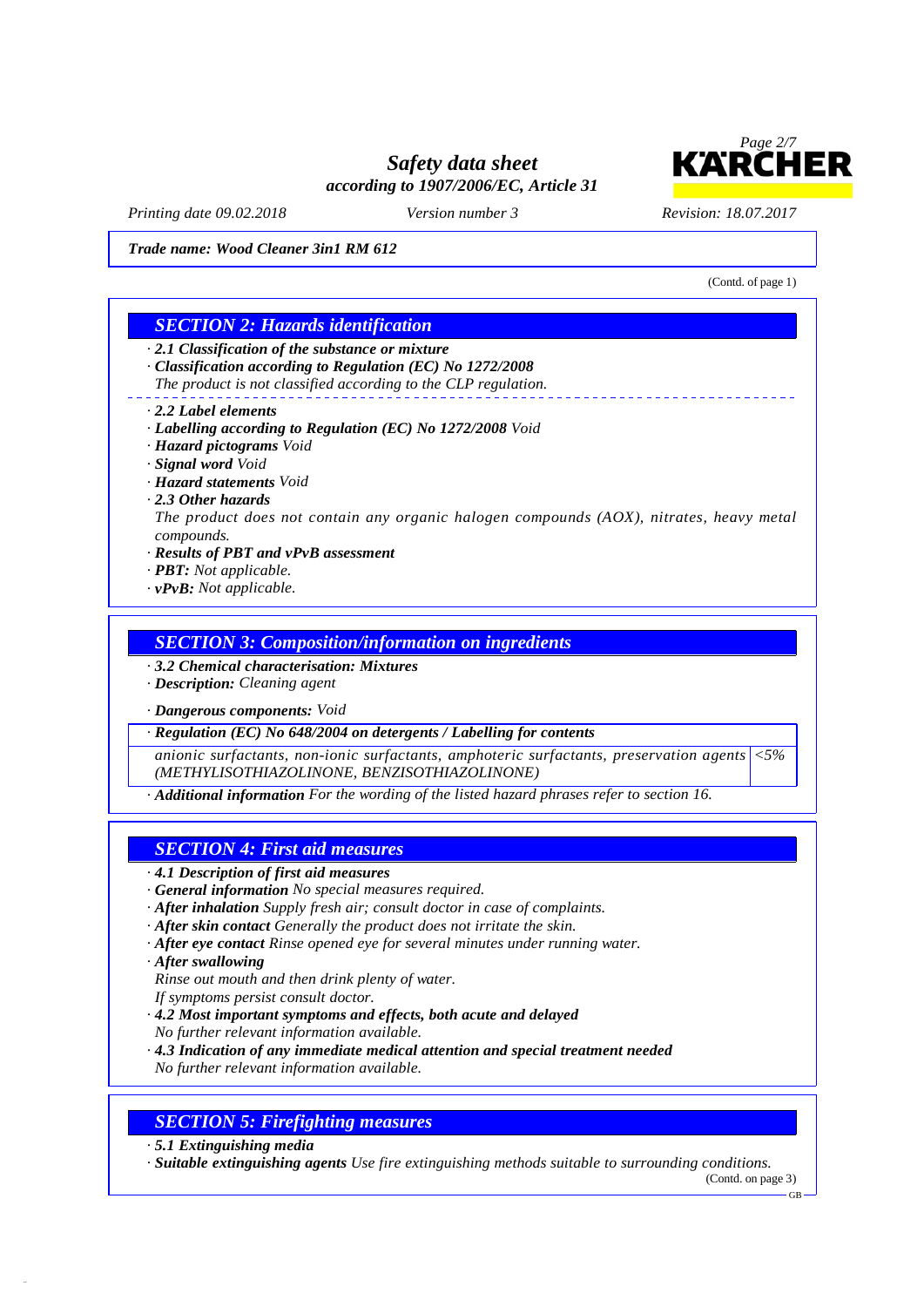

(Contd. of page 2)

*Printing date 09.02.2018 Version number 3 Revision: 18.07.2017*

#### *Trade name: Wood Cleaner 3in1 RM 612*

- *· For safety reasons unsuitable extinguishing agents Water with full jet.*
- *· 5.2 Special hazards arising from the substance or mixture*
- *No further relevant information available.*
- *· 5.3 Advice for firefighters*
- *· Protective equipment: No special measures required.*

### *SECTION 6: Accidental release measures*

*· 6.1 Personal precautions, protective equipment and emergency procedures Not required.*

*· 6.2 Environmental precautions:*

*Do not allow product to reach sewage system or any water course.*

*Inform respective authorities in case of seepage into water course or sewage system. Dilute with plenty of water.*

*Do not allow to enter sewers/ surface or ground water.*

*Do not allow to penetrate the ground/soil.*

- *· 6.3 Methods and material for containment and cleaning up:*
- *Absorb with liquid-binding material (sand, diatomite, acid binders, universal binders).*
- *· 6.4 Reference to other sections*
- *No dangerous substances are released.*

*See Section 7 for information on safe handling*

*See Section 8 for information on personal protection equipment.*

*See Section 13 for disposal information.*

## *SECTION 7: Handling and storage*

- *· 7.1 Precautions for safe handling No special measures required.*
- *· Information about fire - and explosion protection: No special measures required.*
- *· 7.2 Conditions for safe storage, including any incompatibilities*
- *· Storage*
- *· Requirements to be met by storerooms and receptacles: No special requirements.*
- *· Information about storage in one common storage facility: Not required.*
- *· Further information about storage conditions: None.*
- *· 7.3 Specific end use(s) No further relevant information available.*

### *SECTION 8: Exposure controls/personal protection*

*· Additional information about design of technical facilities: No further data; see item 7.*

- *· 8.1 Control parameters*
- *· Ingredients with limit values that require monitoring at the workplace:*

*The product does not contain any relevant quantities of materials with critical values that have to be monitored at the workplace.*

*· 8.2 Exposure controls*

46.0.7

- *· Personal protective equipment*
- *· General protective and hygienic measures*
- *The usual precautionary measures are to be adhered to when handling chemicals.*
- *· Respiratory protection: Not necessary if room is well-ventilated.*

(Contd. on page 4)

GB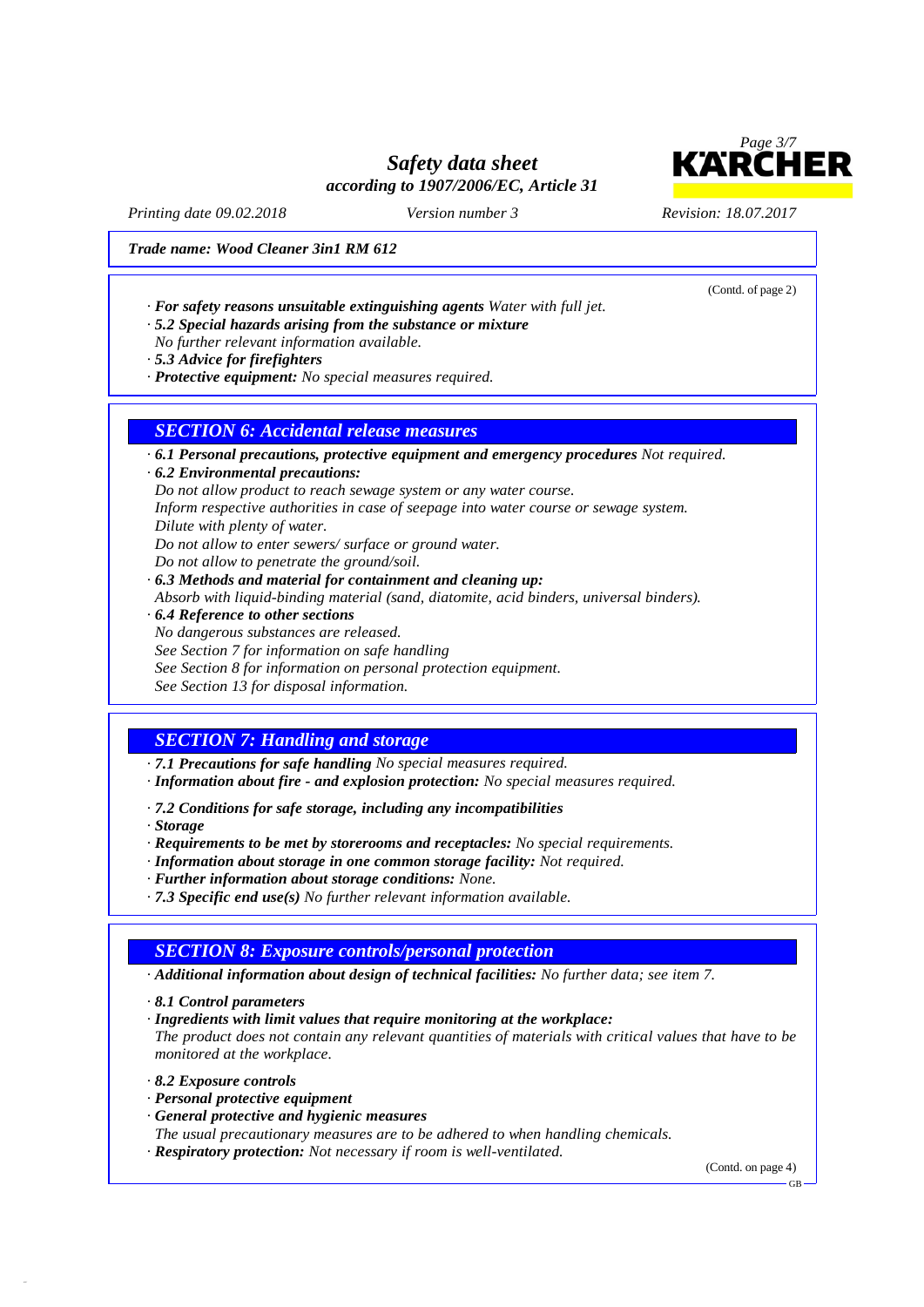

(Contd. of page 3)

GB

*Printing date 09.02.2018 Version number 3 Revision: 18.07.2017*

#### *Trade name: Wood Cleaner 3in1 RM 612*

*· Protection of hands: Not required.*

*· Material of gloves*

46.0.7

The selection of the suitable gloves does not only depend on the material, but also on further marks *of quality and varies from manufacturer to manufacturer. As the product is a preparation of several substances, the resistance of the glove material can not be calculated in advance and has therefore to be checked prior to the application.*

*· Penetration time of glove material*

The exact break trough time has to be found out by the manufacturer of the protective gloves and has *to be observed.*

*· Eye protection: Goggles recommended during refilling.*

## *\* SECTION 9: Physical and chemical properties*

| · 9.1 Information on basic physical and chemical properties |                                               |
|-------------------------------------------------------------|-----------------------------------------------|
| <b>General Information</b>                                  |                                               |
| $\cdot$ Appearance:                                         |                                               |
| Form:                                                       | Fluid                                         |
| Colour:                                                     | <b>Brown</b>                                  |
| $\cdot$ Odour:                                              | Camphor-like                                  |
| · Odour threshold:                                          | Not determined.                               |
| $\cdot$ pH-value at 20 $\textdegree$ C:                     | 8.9                                           |
| $\cdot$ pH-value 1 %:                                       | 7.3                                           |
| · Change in condition                                       |                                               |
| <b>Melting point/freezing point:</b>                        | 0 °C                                          |
| Initial boiling point and boiling range: $100 °C$           |                                               |
| · Flash point:                                              | Not applicable                                |
| · Flammability (solid, gaseous)                             | Not applicable.                               |
| · Ignition temperature:                                     | not applicable                                |
| · Decomposition temperature:                                | Not determined.                               |
| · Auto-ignition temperature:                                | Product is not selfigniting.                  |
| · Explosive properties:                                     | Product does not present an explosion hazard. |
| <b>Explosion limits:</b>                                    |                                               |
| Lower:                                                      | Not determined.                               |
| <b>Upper:</b>                                               | Not determined.                               |
| · Vapour pressure:                                          | Not determined.                               |
| $\cdot$ Density at 20 $\cdot$ C:                            | $1.009$ g/cm <sup>3</sup>                     |
| · Relative density                                          | Not determined.                               |
| · Vapour density                                            | Not determined.                               |
| · Evaporation rate                                          | Not determined.                               |
| · Solubility in / Miscibility with                          |                                               |
| Water:                                                      | <b>Fully</b> miscible                         |
|                                                             | (Contd. on page 5)                            |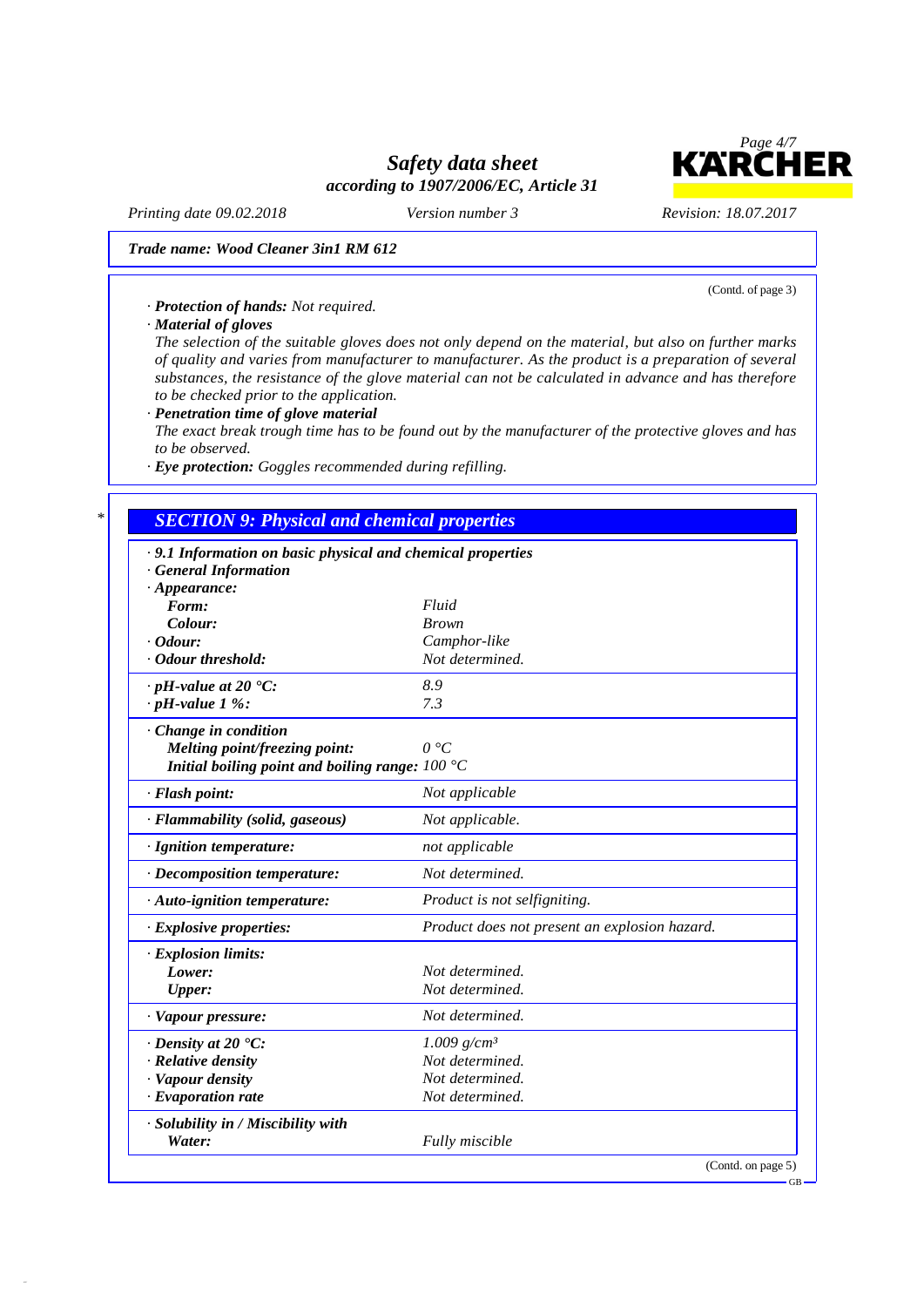

*Printing date 09.02.2018 Version number 3 Revision: 18.07.2017*

#### *Trade name: Wood Cleaner 3in1 RM 612*

|                                           |                                            | (Contd. of page 4) |
|-------------------------------------------|--------------------------------------------|--------------------|
| · Partition coefficient: n-octanol/water: | Not determined.                            |                    |
| · <i>Viscosity</i> :                      |                                            |                    |
| dynamic:                                  | Not determined.                            |                    |
| kinematic at $20 \text{ }^{\circ}C$ :     | 850 s (DIN 53211/4)                        |                    |
| · Solvent content:                        |                                            |                    |
| Organic solvents:                         | $0.4\%$                                    |                    |
| $VOC$ (EC)                                | $0.30\%$                                   |                    |
| Solids content:                           | $3.7\%$                                    |                    |
| $\cdot$ 9.2 Other information             | No further relevant information available. |                    |

### *SECTION 10: Stability and reactivity*

- *· 10.1 Reactivity corresponds to 10.3*
- *· 10.2 Chemical stability*
- *· Thermal decomposition / conditions to be avoided:*
- *No decomposition if used according to specifications.*
- *· 10.3 Possibility of hazardous reactions No dangerous reactions known*
- *· 10.4 Conditions to avoid No further relevant information available.*
- *· 10.5 Incompatible materials: No further relevant information available.*
- *· 10.6 Hazardous decomposition products: No dangerous decomposition products known*

### *SECTION 11: Toxicological information*

### *· 11.1 Information on toxicological effects*

- *· Acute toxicity Based on available data, the classification criteria are not met.*
- *· Primary irritant effect:*
- *· Skin corrosion/irritation Based on available data, the classification criteria are not met.*
- *· Serious eye damage/irritation Based on available data, the classification criteria are not met.*
- *· Respiratory or skin sensitisation Based on available data, the classification criteria are not met.*
- *· CMR effects (carcinogenity, mutagenicity and toxicity for reproduction)*
- *· Germ cell mutagenicity Based on available data, the classification criteria are not met.*
- *· Carcinogenicity Based on available data, the classification criteria are not met.*
- *· Reproductive toxicity Based on available data, the classification criteria are not met.*
- *· STOT-single exposure Based on available data, the classification criteria are not met.*
- *· STOT-repeated exposure Based on available data, the classification criteria are not met.*
- *· Aspiration hazard Based on available data, the classification criteria are not met.*

### *SECTION 12: Ecological information*

*· 12.1 Toxicity*

46.0.7

- *· Aquatic toxicity: No further relevant information available.*
- *· 12.2 Persistence and degradability No further relevant information available.*
- *· Other information: The product is biodegradable.*
- *· 12.3 Bioaccumulative potential No further relevant information available.*
- *· 12.4 Mobility in soil No further relevant information available.*

(Contd. on page 6)

GB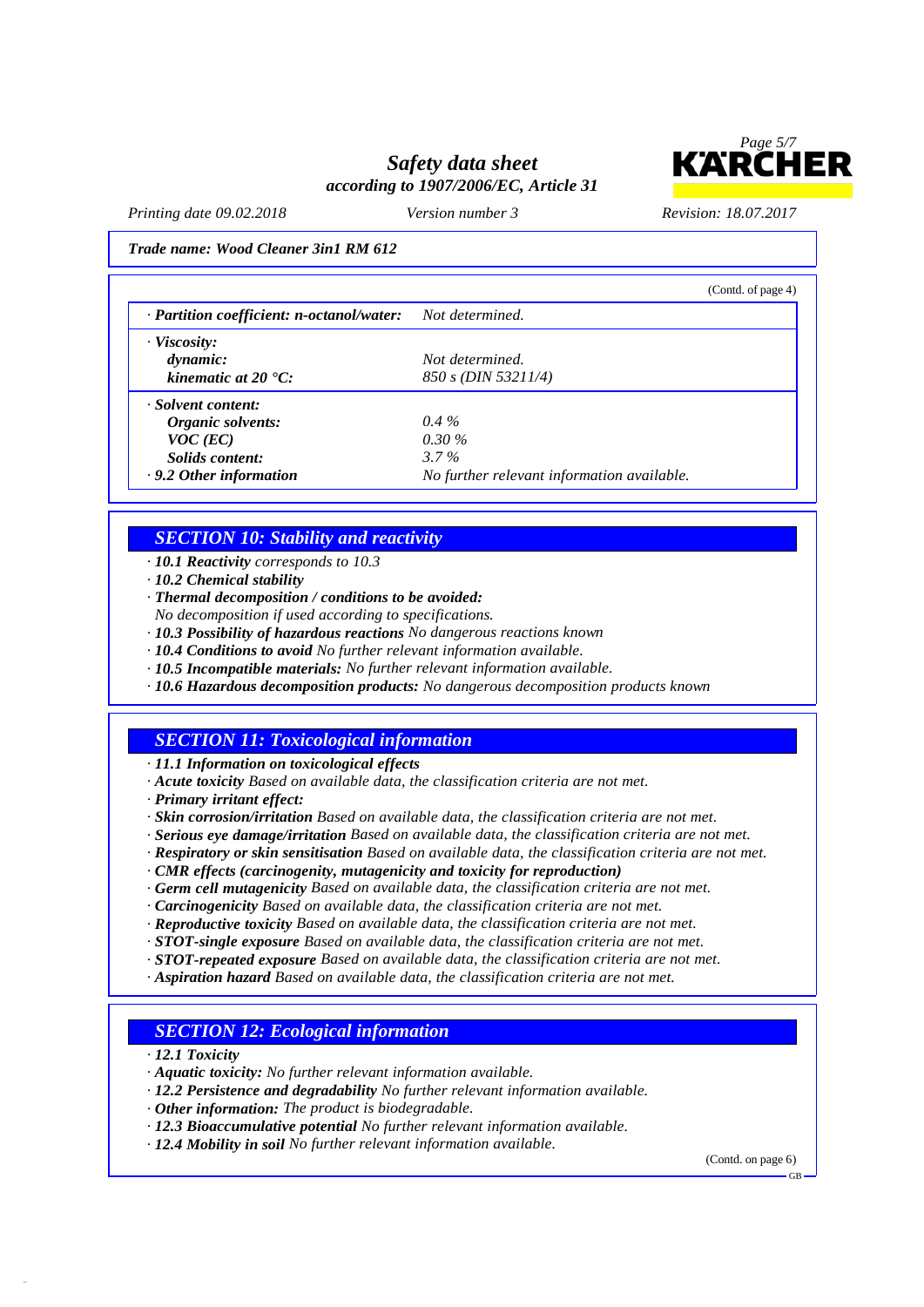

(Contd. of page 5)

GB

*Printing date 09.02.2018 Version number 3 Revision: 18.07.2017*

#### *Trade name: Wood Cleaner 3in1 RM 612*

*· Additional ecological information:*

*· COD-value: 47000 mg/l*

*· General notes:*

*The product does not contain organic complexing agents.*

*The surfactant(s) contained in this preparation complies(comply) with the biodegradability criteria as laid down in Regulation (EC) No.648/2004 on detergents. Data to support this assertion are held* at the disposal of the competent authorities of the Member States and will be made available to them, *at their direct request or at the request of a detergent manufacturer.*

*Do not allow undiluted product or large quantities of it to reach ground water, water course or sewage system.*

### *· 12.5 Results of PBT and vPvB assessment*

*· PBT: Not applicable.*

*· vPvB: Not applicable.*

*· 12.6 Other adverse effects No further relevant information available.*

### *SECTION 13: Disposal considerations*

### *· 13.1 Waste treatment methods*

#### *· Recommendation*

*Hand over to hazardous waste disposers.*

*Small amounts may be diluted with plenty of water and washed away. Dispose of bigger amounts in accordance with Local Authority requirements.*

### *· Uncleaned packaging:*

### *· Recommendation:*

46.0.7

*Empty contaminated packagings thoroughly. They may be recycled after thorough and proper cleaning.*

*Non contaminated packagings may be recycled.*

*· Recommended cleansing agents: Water, if necessary together with cleaning agents.*

| <b>SECTION 14: Transport information</b>                     |      |                    |
|--------------------------------------------------------------|------|--------------------|
| $\cdot$ 14.1 UN-Number<br>ADR, ADN, IMDG, IATA               | Void |                    |
| $\cdot$ 14.2 UN proper shipping name<br>ADR, ADN, IMDG, IATA | Void |                    |
| $\cdot$ 14.3 Transport hazard class(es)                      |      |                    |
| · ADR, ADN, IMDG, IATA<br>· Class                            | Void |                    |
| $\cdot$ 14.4 Packing group<br>· ADR, IMDG, IATA              | Void |                    |
| · 14.5 Environmental hazards:<br>$\cdot$ Marine pollutant:   | No   |                    |
|                                                              |      | (Contd. on page 7) |